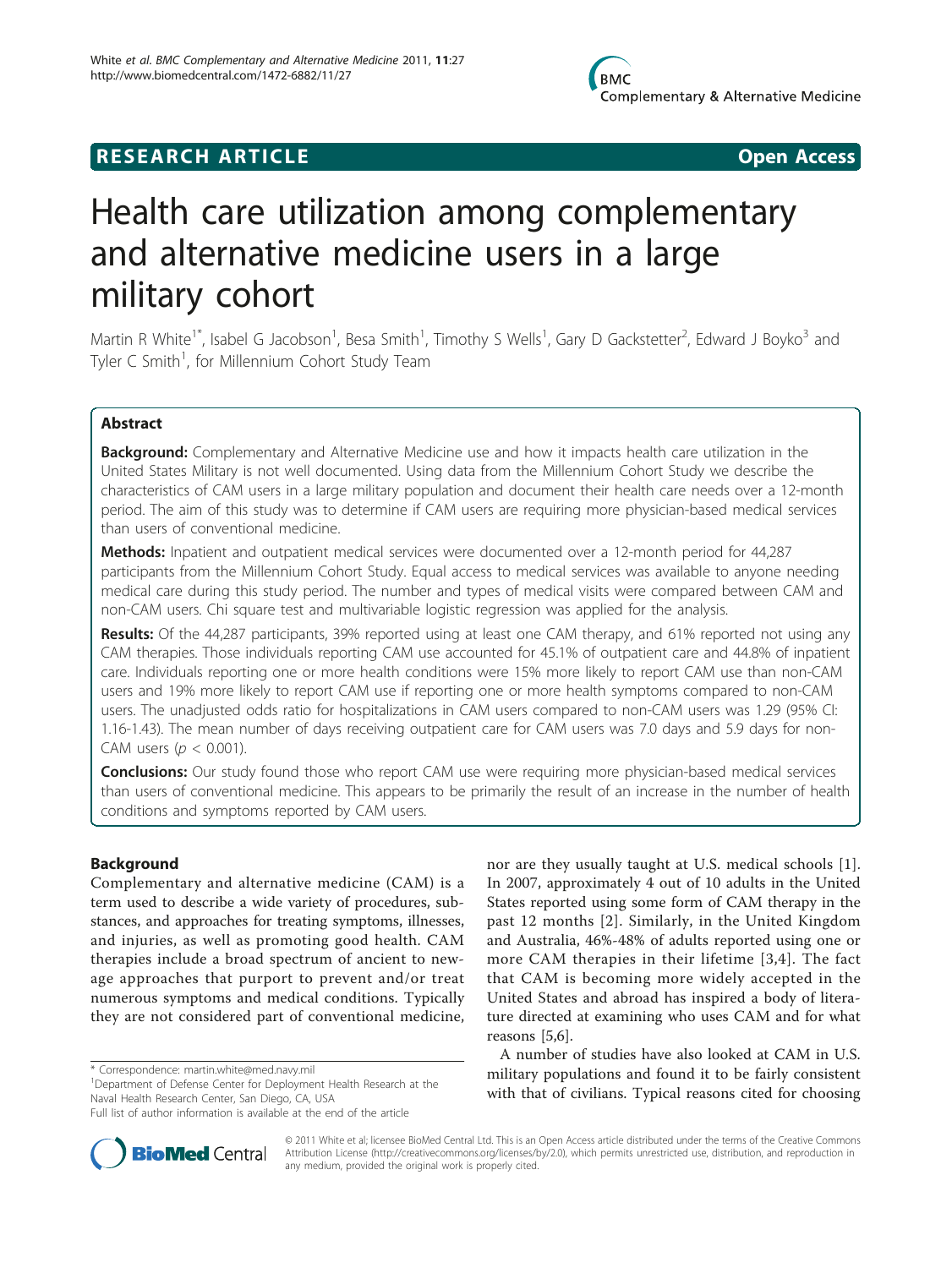CAM among military populations include current high daily stress, impact of military life on physical or mental health, physician-diagnosed chronic illnesses, and the potential side effects from prescription medications. Motivation for CAM use may also involve the realization that conventional care may not adequately address chronic conditions, which are often reported by those using CAM [[7\]](#page-9-0). Although there is no shortage of studies involving CAM use among various defined populations in the literature, very few have considered health care utilization patterns among CAM users compared with nonusers. A recent study reported more frequent outpatient visits to physicians among those who used CAM compared to those who did not, but no difference was noted in the rate of hospitalization [[8\]](#page-9-0). Additionally, Gray et al. found that CAM users reported more physical and emotional limitations, pain, and dysthymia, but were no more likely to have reported a chronic condition than nonusers [[9](#page-9-0)]. A number of studies have also shown that CAM users tend to be individuals who have more comorbid, non-life-threatening health problems than nonusers [\[10](#page-9-0)-[14\]](#page-9-0). In a cohort of military personnel, those who reported CAM use also reported a greater number of comorbidities and poorer overall health than those not reporting CAM use [\[15](#page-9-0)]. Findings such as these suggest those who choose CAM therapies may also have greater use of both unconventional and conventional medical services [[16,17\]](#page-9-0). Understanding the health care utilization patterns of those who use CAM in a large active-duty military cohort could also increase our understanding of the health care requirements of this particular population of patients and help quantify their overall consumption of medical services.

Additionally, our study has the advantage of capturing both inpatient and outpatient care in a large population of participants who have equal access to high-quality medical services.

### **Methods**

Prior to the start of the conflicts in Afghanistan and Iraq, the Department of Deployment Health Research at the Naval Health Research Center launched the Millennium Cohort Study to assess any potential long-term health effects of military service. The survey questionnaire consists of approximately 450 questions concerning the health and well-being of the cohort participants and has been described elsewhere in detail [[18](#page-9-0),[19\]](#page-9-0). Also incorporated into the baseline and subsequent surveys is the Medical Outcomes Study Short Form 36-Item Health Survey for Veterans (SF-36V) [[20\]](#page-9-0), a modified version of the Medical Outcomes Study 36-Item Short Form Health Survey (SF-36). This 36-Item questionnaire measures health functioning on eight scales, and is among the most widely used measure of quality of life [[21\]](#page-9-0).

#### Study Design

Participants were randomly selected from all U.S. military personnel on rosters as of October 2000. Reserve and National Guard members, those previously deployed and women were oversampled to ensure sufficient power to detect differences in these smaller subgroups. Beginning in 2004, survey questions regarding CAM use were expanded to include 12 specific measures of CAM (described below in greater detail). Only those service members on active duty (44,287) were included in this study, since Reserve and National Guard personnel are only eligible for military health care when on active status and some may have been inactive during our study period. Consequently their inpatient and outpatient care would not have been captured through our review of military records while inactivated.

This research has been conducted in compliance with all applicable federal regulations governing the protection of human subjects in research and was approved by the Institutional Review Board of the Naval Health Research Center (protocol NHRC.2000.0007).

### Data Sources

In addition to our longitudinal survey instrument, other data sources include the Standard Inpatient Data Record (SIDR), which is an electronic database of standardized discharge information for any hospitalizations within the military health care system. These data contain a summary of discharge information, including date of admission and discharge, up to eight procedural codes, and up to eight individual discharge diagnoses for each hospitalization. Specific diagnoses are coded according to the International Classification of Diseases, 9th Revision, Clinical Modification (ICD-9-CM) [\[22](#page-9-0)]. Hospitalizations that occur outside of the Department of Defense (DoD) military health care system are available through the DoD TRI-CARE Management Activity's Health Care Service Record, and were used to ascertain DoD-reimbursed hospitalizations of active-duty personnel. Hospitalizations for complications of pregnancy, childbirth, and the puerperium were excluded from analyses examining overall odds of hospitalization in relation to CAM use but included in analyses describing odds of hospitalization for specific diagnoses by CAM use.

For ambulatory data, we used the Standard Ambulatory Data Record to capture outpatient visits. These data are generated by military treatment facilities and include for each outpatient visit up to four diagnoses using ICD-9-CM codes. Electronic military personnel files maintained by the Defense Manpower Data Center were also used to ascertain demographic information, including date of birth, marital status, sex, race/ethnicity, occupation, service branch, service component, education level, and pay grade. Self-reported survey data were used to ascertain body mass index (BMI = weight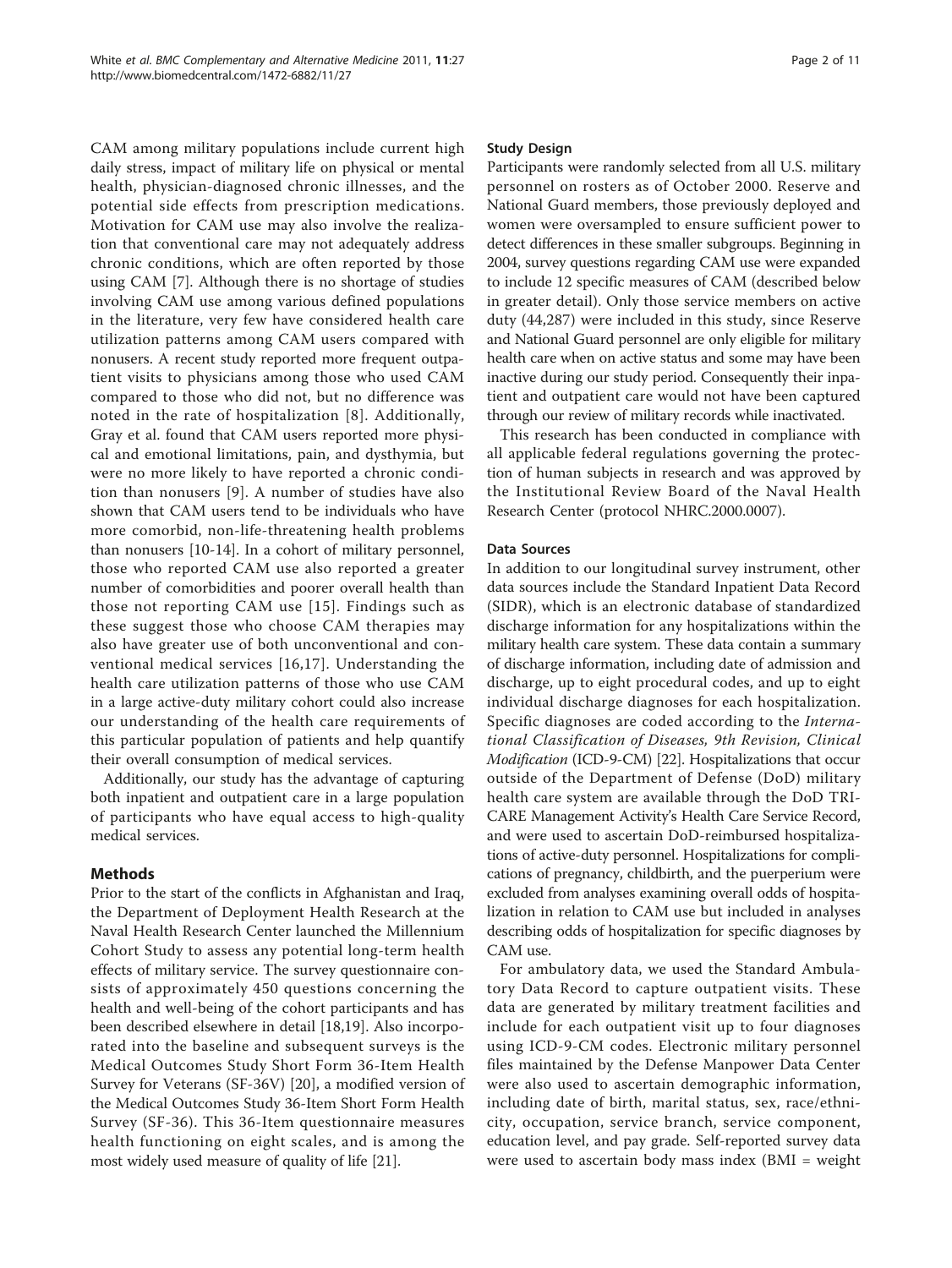in kilograms/height in meters squared), smoking status, alcohol consumption, and Mental and Physical Component Summary scores from the SF-36V [[23\]](#page-9-0). Instances of both inpatient and outpatient care were captured for the 12-month period following each subject's enrollment into the study.

## CAM Assessment

We used 12 specific questions from the survey to assess CAM use. While these questions do not encompass the full spectrum of CAM use, they include those items believed to provide a clearer distinction between CAM and conventional medicine [[1](#page-9-0),[5](#page-9-0),[10,24](#page-9-0)]. Our survey asked, "Other than conventional medicine, what other health treatments have you used in the last 12 months?", with the following options available as yes/no responses: acupuncture, biofeedback, chiropractic care, energy healing, folk remedies, herbal therapy, high-dose megavitamin therapy, homeopathic remedies, hypnosis, massage therapy, relaxation, and spiritual healing. For the purposes of these analyses, acupuncture, biofeedback, chiropractic care, energy healing, folk medicine, hypnosis, and massage therapy were grouped together as practitioner-assisted CAM therapies; herbal therapy, highdose megavitamin therapy, homeopathic remedies, relaxation, and spiritual healing were grouped together as self-administered CAM therapies.

### Statistical Analysis

Chi-square tests were used to examine demographic and military characteristics in relation to practitionerassisted, self-administered or no CAM use, with  $p <$ 0.05 considered statistically significant. Hospitalization rate was calculated as number of first hospitalizations divided by total number of subjects and expressed as the annual number of first hospitalizations per 1,000 persons in relation to CAM use. Multivariable logistic regression was used to compare unadjusted and adjusted odds of hospitalization by practitioner-assisted, selfadministered, and both practitioner-assisted and selfadministered CAM use compared with non-CAM use. Individual multivariable logistic models were constructed to predict each of 15 diagnostic ICD-9-CM categories for both inpatient and outpatient visits by CAM use. All models were adjusted for the following covariates: sex, birth year, race, education, marital status, military pay grade, service branch, military occupation, BMI, smoking status, and alcohol-related problems. Regression diagnostics using a variance inflation factor of four or greater were used to assess multicollinearity among the covariates [\[25](#page-9-0)].

Lastly, the mean number of days hospitalized as an inpatient or receiving outpatient services was compared between CAM users and nonusers. Outpatient visits were counted as one half-day for each visit. Inpatient care was counted as total number of days hospitalized that occurred anytime during the 12-month observation period. Propensity scores were calculated using logistic regression to account for baseline differences in comorbidities between CAM users and nonusers (reported in a previous study [[15\]](#page-9-0)). These scores were calculated and included in multivariable logistic regression to control for differences in the number of self-reported health conditions and symptoms between CAM and non-CAM users when comparing hospitalization rates [\[26,27\]](#page-9-0). Data management and statistical analyses were performed using SAS software, version 9.2 (SAS Institute, Inc., Cary, NC).

## Results

Of the 44,287 active-duty cohort members in this study, 29% ( $n = 12,717$ ) reported using at least one practitioner-assisted CAM therapy,  $27\%$  ( $n = 11,996$ ) reported using at least one self-administered CAM therapy and 61% ( $n = 26,982$ ) reported not using any CAM therapy within the last 12 months. The frequency of the 12 CAM therapies reported for both men and women were massage therapy (24.7%), relaxation therapy (21.1%), spiritual healing (9.1%), chiropractic care (8.1%), herbal therapy (7.1%), high-dose megavitamin therapy (3.2%), folk remedies (2.3%), energy healing (1.4%), acupuncture (1.3%), homeopathic remedies, (1.3%), biofeedback (0.7%), and hypnosis (0.5%). Women reported the use of spiritual healing (13.5%) and herbal therapy (11.2%) at about twice the rate of men (7.3% and 5.5%, respectively). The other 10 CAM therapies showed similar use between men and women (data not shown).

Demographic and military characteristics of the study population by CAM use are shown in Table [1.](#page-3-0) Women reported a higher proportion of both practitioner-assisted (38.4%) and self-administered CAM use (35.4%) compared with men (24.8% and 23.7%, respectively). Reporting practitioner-assisted CAM therapies was highest among the following: women, younger individuals, those with a high school diploma or less, those who never married or were divorced, those serving in the Marine Corps, health care workers, healthy-weight individuals, current smokers, those reporting alcohol-related problems, and those reporting having one or more health conditions or symptoms. Individuals reporting one or more health conditions were 15% more likely to report CAM use and 19% more likely to report CAM use if reporting one or more health symptoms compared to non-CAM users (see Additional file [1](#page-8-0) for list of health symptoms and conditions). Results for self-administered CAM use were very similar to practitioner-assisted CAM, with only a few exceptions. Those reporting self-administered CAM use showed a higher percentage of use among enlisted, Navy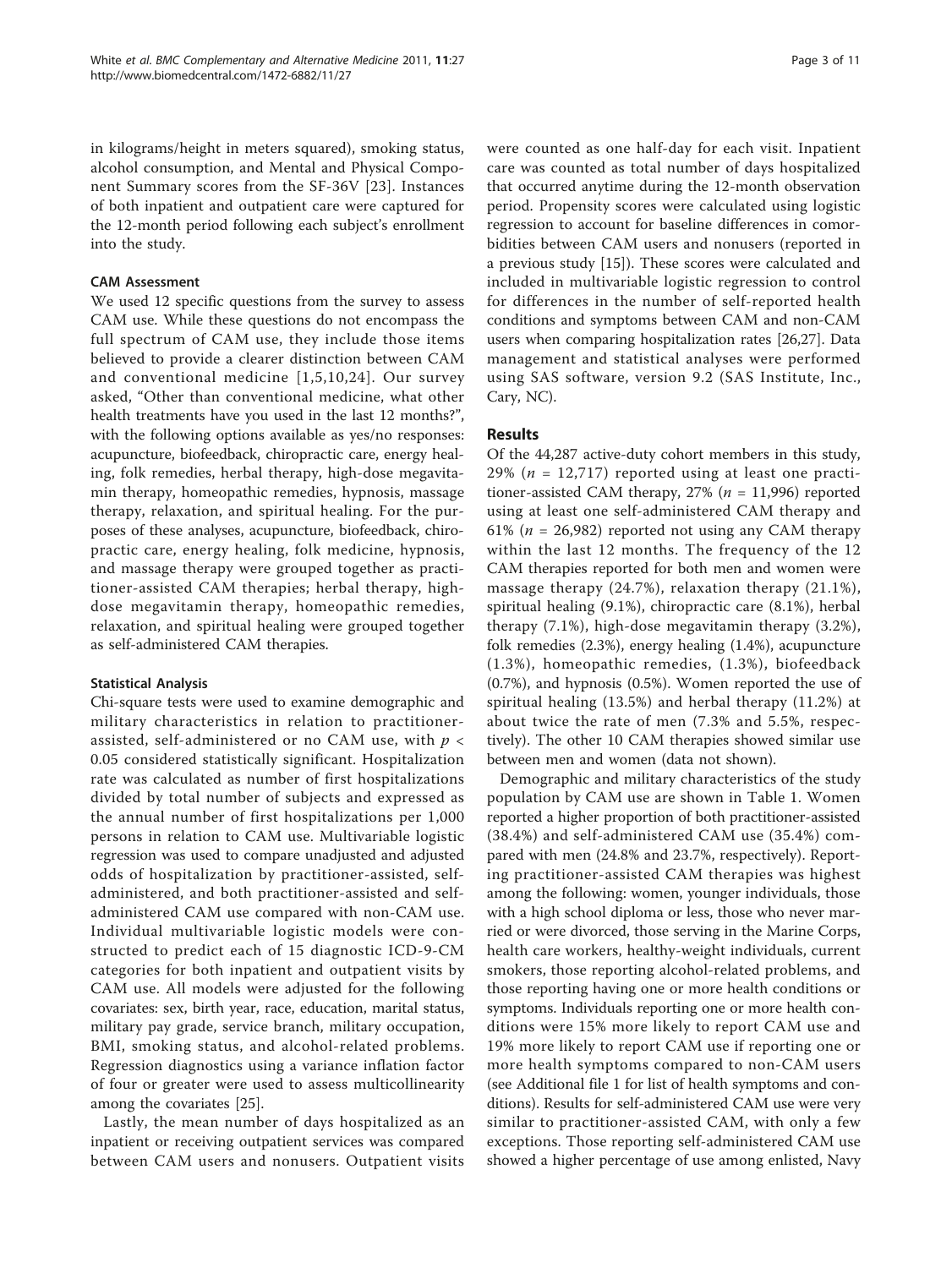|                              | No CAM use $n = 26982$ | Practitioner-assisted CAM <sup>*</sup> use $n = 12717$ Self-administered CAM <sup>*+</sup> use $n = 11996$ |                |
|------------------------------|------------------------|------------------------------------------------------------------------------------------------------------|----------------|
| Characteristic               | n(%)                   | n(%)                                                                                                       | n(%)           |
| Sex                          |                        | $\overline{\phantom{a}}$                                                                                   | $\overline{+}$ |
| Male                         | 20533 (65.3)           | 7786 (24.8)                                                                                                | 7452 (23.7)    |
| Female                       | 6449 (50.2)            | 4931 (38.4)                                                                                                | 4544 (35.4)    |
| Birth year                   |                        | $\ddagger$                                                                                                 | $\ddagger$     |
| Pre-1960                     | 2587 (63.9)            | 970 (23.9)                                                                                                 | 1011(25.0)     |
| 1960-1969                    | 7915 (64.2)            | 3114 (25.2)                                                                                                | 2943 (23.9)    |
| 1970-1979                    | 7823 (60.5)            | 3790 (29.3)                                                                                                | 3526 (27.3)    |
| 1980 and later               | 8657 (57.8)            | 4843 (32.3)                                                                                                | 4516 (30.2)    |
| Race/ethnicity               |                        |                                                                                                            |                |
| White, non-Hispanic          | 18065 (60.8)           | 8517 (28.7)                                                                                                | 8100 (27.3)    |
| Black, Non-Hispanic          | 3735 (60.7)            | 1787 (29.1)                                                                                                | 1668 (27.1)    |
| Other                        | 5177 (61.5)            | 2412 (28.7)                                                                                                | 2227 (26.5)    |
| Missing data                 | 5(0.0)                 | 1(0.0)                                                                                                     | 1(0.0)         |
| Education level              |                        | $\ddagger$                                                                                                 | $\ddagger$     |
| High school                  | 17841 (60.4)           | 8685 (29.4)                                                                                                | 8317 (28.2)    |
| diploma or less              |                        |                                                                                                            |                |
| Some college                 | 3769 (61.6)            | 1633 (26.7)                                                                                                | 1605 (26.2)    |
| Bachelor's degree            | 2871 (61.9)            | 1311 (28.3)                                                                                                | 1155 (24.9)    |
| Graduate school              | 2498 (62.7)            | 1086 (27.3)                                                                                                | 918(23.1)      |
| Missing data                 | 3(0.0)                 | 2(0.0)                                                                                                     | 1(0.0)         |
| Marital status               |                        | $\ddagger$                                                                                                 | $\ddagger$     |
| Never married                | 9693 (57.0)            | 5542 (32.6)                                                                                                | 5215 (30.7)    |
| Married                      | 16076 (64.1)           | 6451 (25.7)                                                                                                | 6095 (24.3)    |
| Divorced                     | 1213 (55.2)            | 724 (32.9)                                                                                                 | 686 (31.2)     |
| Military pay grade           |                        |                                                                                                            | $\ddagger$     |
| Officer                      | 3957 (63.1)            | 1743 (27.8)                                                                                                | 1386 (22.1)    |
| Enlisted                     | 23025 (60.6)           | 10974 (28.9)                                                                                               | 10610 (27.9)   |
| Service branch               |                        | $\ddagger$                                                                                                 | $\ddagger$     |
| Army                         | 10368 (59.8)           | 5056 (29.2)                                                                                                | 4910 (28.3)    |
| Navy and Coast<br>Guard      | 5877 (59.1)            | 2987 (30.1)                                                                                                | 2910 (29.3)    |
| Marine Corps                 | 1733 (59.9)            | 918 (31.7)                                                                                                 | 745 (25.7)     |
| Air Force                    | 9004 (63.7)            | 3756 (26.6)                                                                                                | 3431 (24.3)    |
| Military occupation          |                        | $\ddagger$                                                                                                 | $\ddagger$     |
| Combat specialists           | 4955 (62.5)            | 2186 (27.6)                                                                                                | 1992 (25.1)    |
| Electronic equip.<br>repair  | 2802 (64.8)            | 1120 (25.9)                                                                                                | 1057 (24.4)    |
| Comm/intelligence            | 2531 (58.8)            | 1346 (31.3)                                                                                                | 1226 (28.5)    |
| Health care                  | 2326 (52.0)            | 1573 (35.2)                                                                                                | 1573 (35.2)    |
| Other technical/<br>allied   | 824 (59.5)             | 405 (29.3)                                                                                                 | 392 (28.3)     |
| Functional support/<br>admin | 4915 (60.0)            | 2380 (29.1)                                                                                                | 2266 (27.7)    |
| Elec/mech equip.<br>repair   | 4685 (64.8)            | 1829 (25.3)                                                                                                | 1765 (24.4)    |
| Craft workers                | 766 (62.8)             | 340 (27.9)                                                                                                 | 303 (24.9)     |
| Service and supply           | 2490 (60.9)            | 1194 (29.2)                                                                                                | 1123(27.5)     |
| Students, trainees/<br>other | 687 (59.7)             | 344 (29.9)                                                                                                 | 299 (26.0)     |
| Body mass index              |                        | $\ddagger$                                                                                                 | $\ddagger$     |
| Underweight                  | 191 (57.7)             | 96 (29.0)                                                                                                  | 106 (32.0)     |

<span id="page-3-0"></span>Table 1 Demographic and military characteristics of 2004-2006 active-duty Millennium Cohort participants by complementary and alternative medicine use  $(N = 44287)$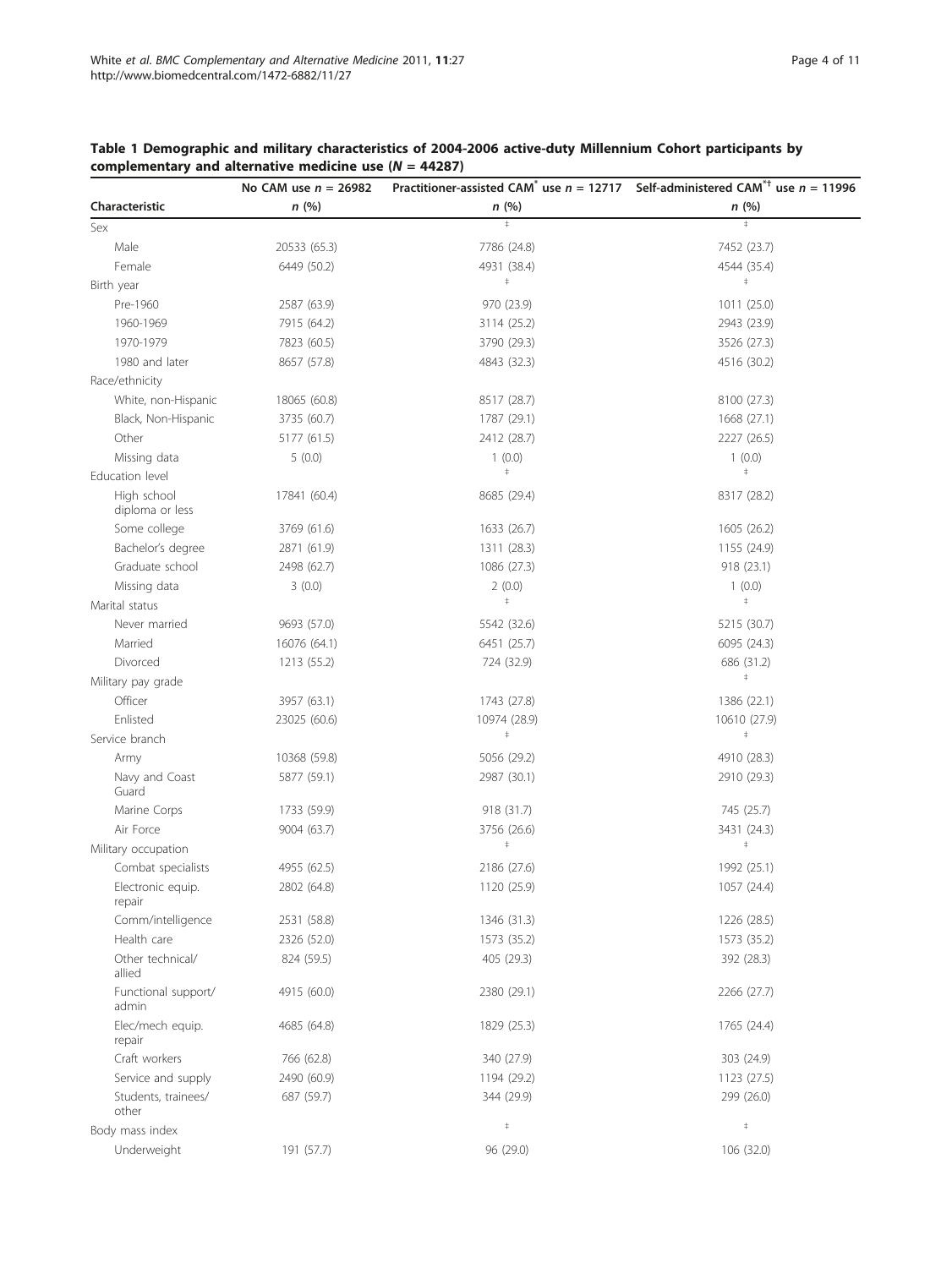| Physical Component<br>Summary <sup>1</sup> | 53.8 (7.2)   | 51.1(8.8)    | 51.6 (8.7)   |
|--------------------------------------------|--------------|--------------|--------------|
| Mental Component<br>Summary <sup>1</sup>   | 51.7 (9.4)   | 50.3(10.2)   | 49.7 (10.6)  |
|                                            | Mean (SD)    | Mean (SD)    | Mean (SD)    |
| Yes                                        | 14637 (61.0) | 9021 (37.6)  | 8479 (35.3)  |
| <b>No</b>                                  | 12345 (60.9) | 3696 (18.2)  | 3517 (17.3)  |
| Health symptoms                            |              | $\ddagger$   | $\ddagger$   |
| Yes                                        | 10198 (60.9) | 6385 (38.1)  | 6186 (37.0)  |
| No                                         | 16784 (60.9) | 6332 (23.0)  | 5810 (21.1)  |
| Health conditions                          |              | $\ddagger$   | $\ddagger$   |
| Yes                                        | 2415 (54.1)  | 1472 (33.0)  | 1467 (32.9)  |
| <b>No</b>                                  | 24567 (61.7) | 10490 (26.3) | 10529 (26.4) |
| Alcohol-related<br>problems <sup>§</sup>   |              | $\ddagger$   | $\ddagger$   |
| Missing data                               | 1160(4.3)    | 405(3.2)     | 374(3.1)     |
| Current smoker                             | 8071 (58.8)  | 4238 (30.9)  | 3983(29.0)   |
| Past smoker                                | 3465 (61.6)  | 1504 (26.7)  | 1540 (27.4)  |
| Nonsmoker                                  | 14286 (61.5) | 6570 (28.3)  | 6099 (26.2)  |
| Smoking status                             |              | $\ddagger$   | $\ddagger$   |
| Missing data                               | 1778 (6.6)   | 666 (5.2)    | 584 (4.9)    |
| Obese                                      | 3298 (61.4)  | 1502 (27.9)  | 1454 (27.1)  |
| Overweight                                 | 12417 (62.0) | 5531 (27.6)  | 5236 (26.2)  |
| Healthy weight                             | 9298 (58.5)  | 4922 (31.0)  | 4616 (29.0)  |

Table 1 Demographic and military characteristics of 2004-2006 active-duty Millennium Cohort participants by complementary and alternative medicine use ( $N = 44287$ ) (Continued)

\*Practitioner-assisted complementary and alternative medicine (CAM) therapies include acupuncture, biofeedback, chiropractic care, energy healing, folk remedies, hypnosis, and massage.

\* † Self-administered CAM therapies include herbal therapy, high-dose megavitamin therapy, homeopathy, relaxation, and spiritual healing.

† Practitioner-assisted and self-administered CAM therapy categories are not mutually exclusive.

 $^{\ddagger}p < 0.05$ .

<sup>§</sup> Alcohol-related problems were defined by endorsement of any of the following that occurred more than once during the past year: (a) you drank alcohol even after a doctor suggested stopping due to health problems; (b) you drank alcohol, were high from alcohol, or were hung over while you were working, going to school, or taking care of children or other responsibilities; (c) you missed or were late for work, school, or other activities because you were drinking or hung over; (d) you had a problem getting along with people while you were drinking; and (e) you drove a car after having several drinks or after drinking too much.  $\mathbb I$ No none reported, Yes one or more reported.

¶ Mental and Physical Component Summary scores have been transformed using norm-based algorithms (mean = 50, standard deviation = 10).

and Coast Guard, and under-weight individuals. Both the Mental and Physical Component Summary scores derived from the SF-36V were slightly lower in CAM users compared to nonusers.

A total of 1,449 first hospitalizations occurred among this active-duty cohort within 12 months of completing the Millennium Cohort questionnaire. First hospitalization rates and adjusted odds ratios for demographic and military characteristics are displayed in Table [2.](#page-5-0) Only two characteristics were statistically associated with a hospitalization independent of CAM use: being female 1.93 (95% CI: 1.69-2.19) or being a current smoker 1.20 (95% CI: 1.05-1.36). Birth year, education level and service branch were statistically significant for a lower probability of having a hospitalization during the study period when compared with their respective reference groups.

The unadjusted first hospitalization rate for non-CAM users was 30.5 per 1,000 and 39.0 per 1,000 for CAM

users. When considering self-administered and practitioner-assisted types of CAM alone and in combination, the rate for practitioner-assisted only was 38.4 per 1,000, self-administered only was 32.9 per 1,000, and both was 43.3 per 1,000 (Table [3](#page-6-0)). Unadjusted and adjusted odds ratios for first hospitalizations are also shown in Table [3.](#page-6-0) Unadjusted odds of hospitalization among CAM users was 1.29 (95% CI: 1.16-1.43). After adjusting for covariates and differences in comorbidities (propensity scores) the adjusted odds of hospitalization for CAM users compared to nonusers diminished in magnitude and became statistically nonsignificant 1.04 (95% CI: 0.93-1.17). We observed a higher probability of being hospitalized among those who reported using energy healing, chiropractic, relaxation, or massage therapies. Those using energy healing were hospitalized primarily for mental disorders, and those using chiropractic, relaxation, or massage therapy were primarily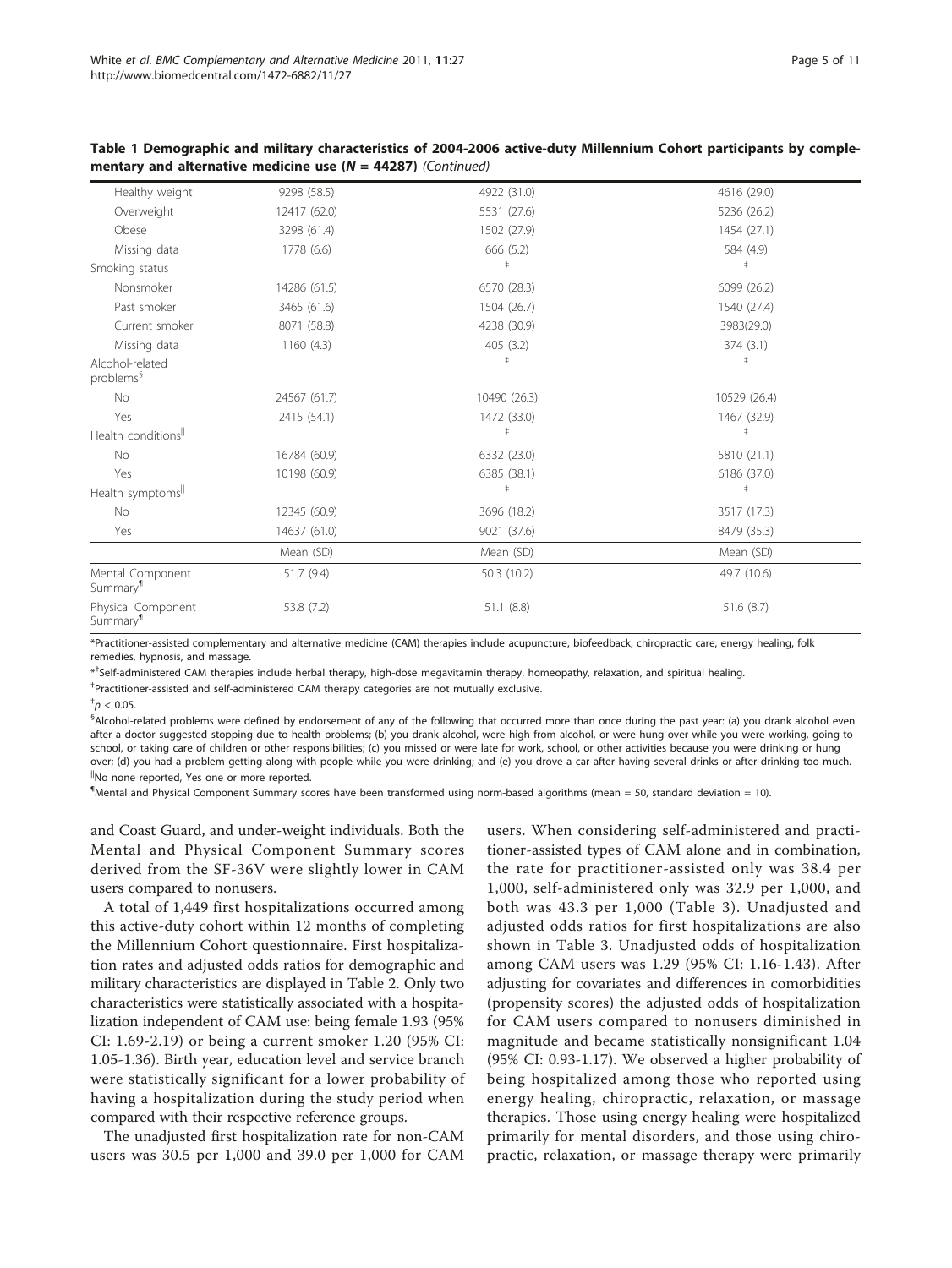|                                     | Hospitalization rate per 1,000 | Adjusted | 95% CI <sup>+</sup> |  |
|-------------------------------------|--------------------------------|----------|---------------------|--|
| Characteristic                      | $(n = 1449)$                   | $OR+$    |                     |  |
| Sex                                 |                                |          |                     |  |
| Male                                | 28.3 (890)                     | 1.00     |                     |  |
| Female                              | 48.8 (559)                     | 1.93     | 1.69-2.19           |  |
| Birth year                          |                                |          |                     |  |
| Pre-1960                            | 44.2 (179)                     | 1.00     |                     |  |
| 1960-1969                           | 37.2 (457)                     | 0.73     | $0.60 - 0.90$       |  |
| 1970-1979                           | 29.9 (374)                     | 0.47     | 0.38-0.59           |  |
| 1980 and later                      | 31.1 (439)                     | 0.46     | $0.36 - 0.60$       |  |
| Race/ethnicity                      |                                |          |                     |  |
| White, non-Hispanic                 | 33.2 (955)                     | 1.00     |                     |  |
| Black, Non-Hispanic                 | 34.9 (208)                     | 1.06     | $0.90 - 1.24$       |  |
| Other                               | 35.2 (286)                     | 1.10     | $0.95 - 1.26$       |  |
| Education level                     |                                |          |                     |  |
| High school diploma or less         | 34.9 (989)                     | 1.00     |                     |  |
| Some college                        | 35.0 (212)                     | 0.75     | $0.62 - 0.89$       |  |
| Bachelor's degree                   | 27.6 (126)                     | 0.65     | $0.51 - 0.82$       |  |
| Graduate school                     | 30.9 (122)                     | 0.62     | $0.44 - 0.85$       |  |
| Marital status                      |                                |          |                     |  |
| Never married                       | 31.6 (514)                     | 1.00     |                     |  |
| Married                             | 34.3 (839)                     | 1.03     | $0.89 - 1.19$       |  |
| Divorced, widowed, separated        | 44.3 (96)                      | 1.00     | $0.7 - 1.29$        |  |
| Military pay grade                  |                                |          |                     |  |
| Enlisted                            | 34.6 (1,270)                   | 1.00     |                     |  |
| Officer                             | 28.8 (179)                     | 1.08     | $0.82 - 1.43$       |  |
| Service branch                      |                                |          |                     |  |
| Army                                | 41.4 (697)                     | 1.00     |                     |  |
| Navy and Coast Guard                | 31.6 (302)                     | 0.69     | 0.59-0.80           |  |
| Marine Corps                        | 18.6(53)                       | 0.49     | $0.35 - 0.66$       |  |
| Air Force                           | 29.2 (402)                     | 0.68     | 0.59-0.78           |  |
| Military occupation                 |                                |          |                     |  |
| Combat specialists                  | 32.1 (251)                     | 1.00     |                     |  |
| Electronic equipment repair         | 28.8 (122)                     | 0.89     | $0.70 - 1.12$       |  |
| Communications/intelligence         | 33.2 (138)                     | 0.90     | $0.72 - 1.13$       |  |
| Health care                         | 45.2 (190)                     | 1.09     | $0.88 - 1.35$       |  |
| Other technical and allied          | 33.8 (45)                      | 0.99     | $0.70 - 1.37$       |  |
| Functional support and admin        | 34.6 (272)                     | 0.84     | $0.69 - 1.02$       |  |
| Electrical/mechanical equip. repair | 33.0 (234)                     | 1.02     | $0.83 - 1.24$       |  |
| Craft workers                       | 18.3 (22)                      | 0.54     | 0.32-0.84           |  |
| Service and supply                  | 38.2 (148)                     | 1.01     | $0.81 - 1.26$       |  |
| Students, trainees, and other       | 24.2 (27)                      | 0.91     | $0.59 - 1.36$       |  |
| Body mass index (BMI)               |                                |          |                     |  |
| Underweight                         | 56.5 (17)                      | 1.00     |                     |  |
| Healthy weight                      | 31.8 (483)                     | 0.70     | $0.42 - 1.26$       |  |
| Overweight                          | 32.8 (641)                     | 0.78     | $0.47 - 1.42$       |  |
| Obese                               | 42.7 (224)                     | 1.00     | $0.59 - 1.83$       |  |
| Missing data                        | (84)                           |          |                     |  |
| Smoking status                      |                                |          |                     |  |
| Nonsmoker                           | 31.3 (704)                     | 1.00     |                     |  |
| Past smoker                         | 36.5 (201)                     | 1.09     | $0.92 - 1.29$       |  |

<span id="page-5-0"></span>

| Table 2 First hospitalization rates and adjusted odds ratios for active-duty military personnel over a 1-year period |  |
|----------------------------------------------------------------------------------------------------------------------|--|
| enrolled in the Millennium Cohort Study 2004-2006 ( $N = 42896$ )*                                                   |  |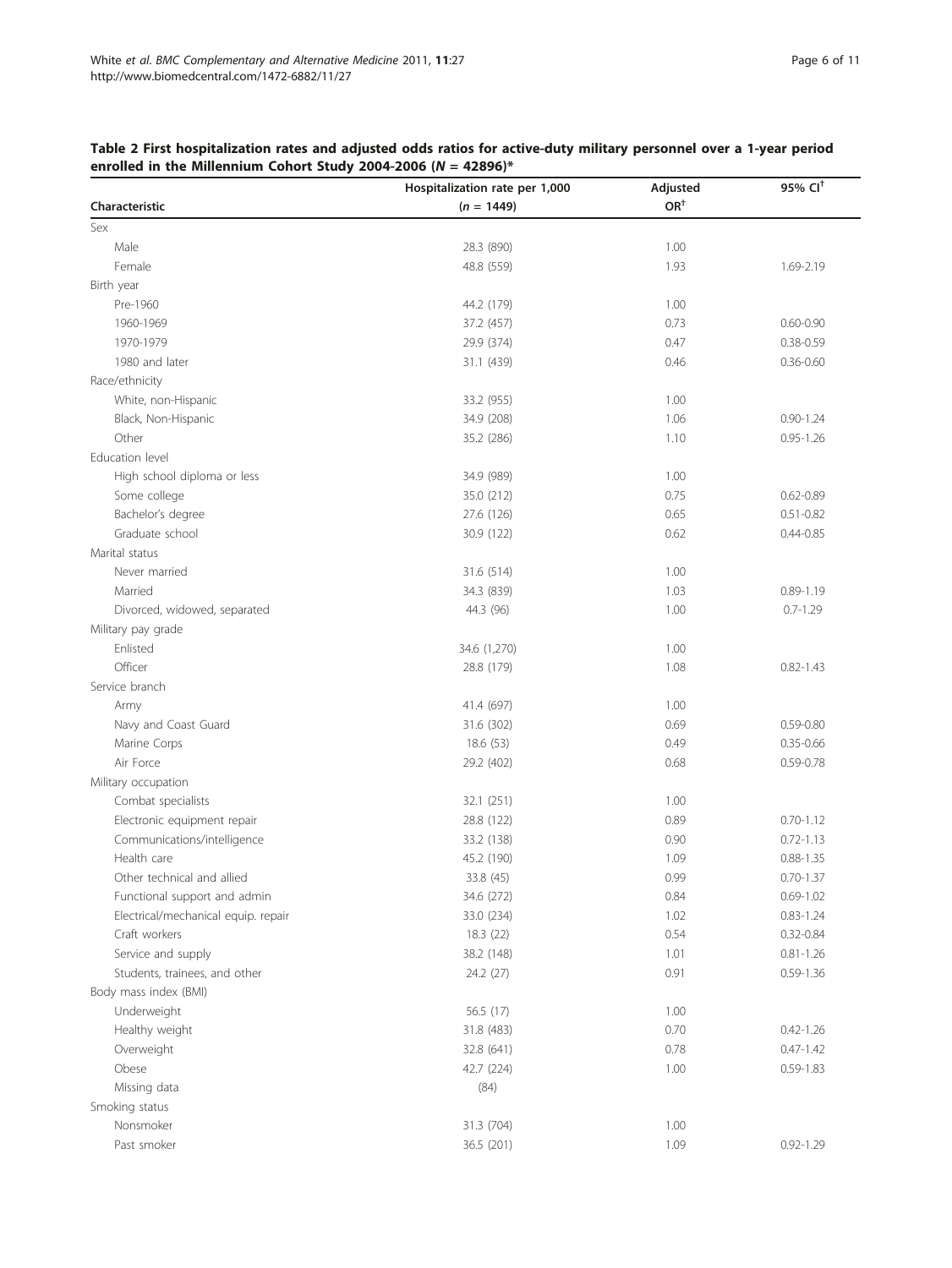| 36.7 (488)   | .20  | $.05 - 1.36$  |
|--------------|------|---------------|
| (56)         |      |               |
|              |      |               |
| 33.8 (1,302) | 1.00 |               |
| 33.7 (147)   | 1.02 | $0.84 - 1.24$ |
|              |      |               |

<span id="page-6-0"></span>Table 2 First hospitalization rates and adjusted odds ratios for active-duty military personnel over a 1-year period enrolled in the Millennium Cohort Study 2004-2006 ( $N = 42896$ )\* (Continued)

\*Excludes hospitalizations for complications of pregnancy, childbirth, and the puerperium (ICD-9-CM 630-676).

† ORs and associated confidence intervals from multiple logistic regression were adjusted for sex, age, education, marital status, race/ethnicity, pay grade, branch of service, occupation, BMI, smoking status, and problem drinking. CIs that exclude 1.00 were significant at the  $p < 0.05$  level.

‡ Alcohol-related problems were defined by endorsement of any of the following that occurred more than once during the past year: (a) you drank alcohol even after a doctor suggested stopping due to health problems; (b) you drank alcohol, were high from alcohol, or were hung over while you were working, going to school, or taking care of children or other responsibilities; (c) you missed or were late for work, school, or other activities because you were drinking or hung over; (d) you had a problem getting along with people while you were drinking; (e) you drove a car after having several drinks or after drinking too much. No = none reported, Yes = one or more reported.

seen for diseases of the musculoskeletal system (data not shown).

Active-duty Millennium Cohort participants were also evaluated for amount of time spent utilizing inpatient or outpatient care by CAM use. The mean number of days spent in outpatient health care for CAM users was 7.0 days and 5.9 days for non-CAM users ( $p < 0.001$ ), while the mean number of days spent in inpatient care was 3.2 days and 3.1 days, respectively ( $p = 0.85$ ). Thirtynine percent of persons reporting CAM use accounted for 45.1% of outpatient care and 44.8% of inpatient care.

Separate multivariable logistic regression analyses across 15 broad ICD-9-CM categories, including pregnancy and childbirth, were conducted modeling inpatient or outpatient visits by CAM use. Figure [1](#page-7-0) illustrates each of the odds ratios for inpatient hospitalization discharge diagnoses models (excluding diseases of the blood due to sparse cases). Only hospitalization for nervous system diseases was statistically higher among those reporting CAM use compared to non-CAM users 2.72 (95% CI: 1.28-6.70). We found the majority of ICD-9-CM codes for nervous systems hospitalizations ( $n =$ 31) were for unspecified causes of encephalitis (ICD-9- CM 323.9), migraine unspecified (ICD-9-CM 346.9), and optic neuritis (ICD-9-CM 377.3). Mental disorders showed a slightly reduced odds ratio for hospitalization in CAM users 0.68 (95% CI: 0.47-0.97).

When outpatient visits were examined (Figure [2\)](#page-7-0), CAM users were more likely to have had an outpatient visit for musculoskeletal system diseases 1.24 (95% CI: 1.21-1.26), mental disorders 1.22 (95% CI: 1.19-1.25), and injury and poisoning 1.08 (95% CI: 1.04-1.11). CAM users were less likely to been seen for the following: skin and subcutaneous diseases, circulatory diseases, pregnancy complications, digestive system diseases, nervous system diseases, neoplasms, and endocrine, nutritional, and metabolic disorders.

## **Discussion**

Our study found that those who report CAM use were disproportionally over represented in both inpatient and outpatient medical encounters compared with non-CAM users. This appears to be the result of an increase in the number of health conditions and symptoms reported by CAM users compared with non-users. In general, individuals who reported CAM use also had slightly lower Mental and Physical Component Summary scores from the SF-36V than non-CAM users, which may indicate diminished function due to poorer health [[28](#page-9-0)]. Hospitalization rates were higher among

| Table 3 First hospitalization rates by CAM use, unadjusted and adjusted odds ratios for active-duty military personnel |  |  |  |  |  |  |  |
|------------------------------------------------------------------------------------------------------------------------|--|--|--|--|--|--|--|
|------------------------------------------------------------------------------------------------------------------------|--|--|--|--|--|--|--|

|                                     | Hospitalization Rate per 1,000 | Unadjusted |               | Adjusted |               |
|-------------------------------------|--------------------------------|------------|---------------|----------|---------------|
| CAM use                             | $(n = 1.449)$                  | OR         | 95% CI        | $OR+$    | 95% $CI†$     |
| Non-CAM Use $(n = 26,260)$          | 30.5 (800)                     | 1.00       |               | 00.1     |               |
| CAM Use $(n = 16,636)$              | 39.0 (649)                     | .29        | $1.16 - 1.43$ | 1.04     | $0.93 - 1.17$ |
| Provider-admin only ( $n = 5,103$ ) | 38.4 (196)                     | .27        | 1.08-1.49     | 1.06     | $0.89 - 1.26$ |
| Self-admin only ( $n = 4,439$ )     | 32.9 (146)                     | 1.08       | $0.90 - 1.29$ | 0.89     | $0.73 - 1.07$ |
| Both $(n = 7.094)$                  | 43.3 (307)                     | 1.44       | 1.26-1.64     | 1.13     | $0.97 - 1.30$ |

A 1-year follow-up period from the time of enrollment into the Millennium Cohort Study 2004-2006 ( $N = 42896$ )\*.

\*Excludes hospitalizations for complications of pregnancy, childbirth, and the puerperium (ICD-9-CM 630-676).

† ORs and associated confidence intervals from multiple logistic regression were adjusted for sex, age, education, marital status, race/ethnicity, pay grade, branch of service, occupation, body mass index, smoking status, problem drinking, and differences in comorbidity using propensity scores. CIs that exclude 1.00 were significant at the  $p < 0.05$  level.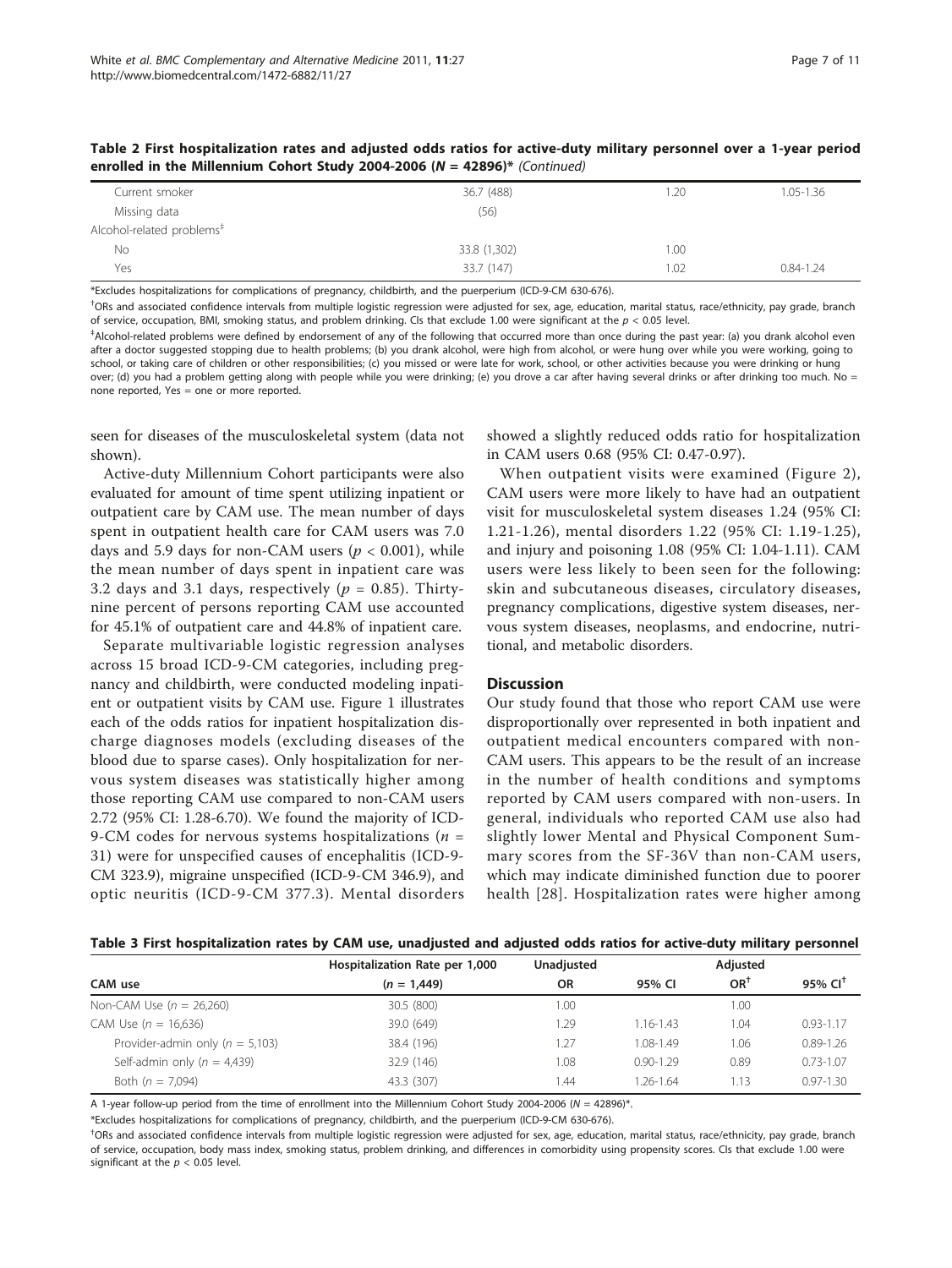<span id="page-7-0"></span>

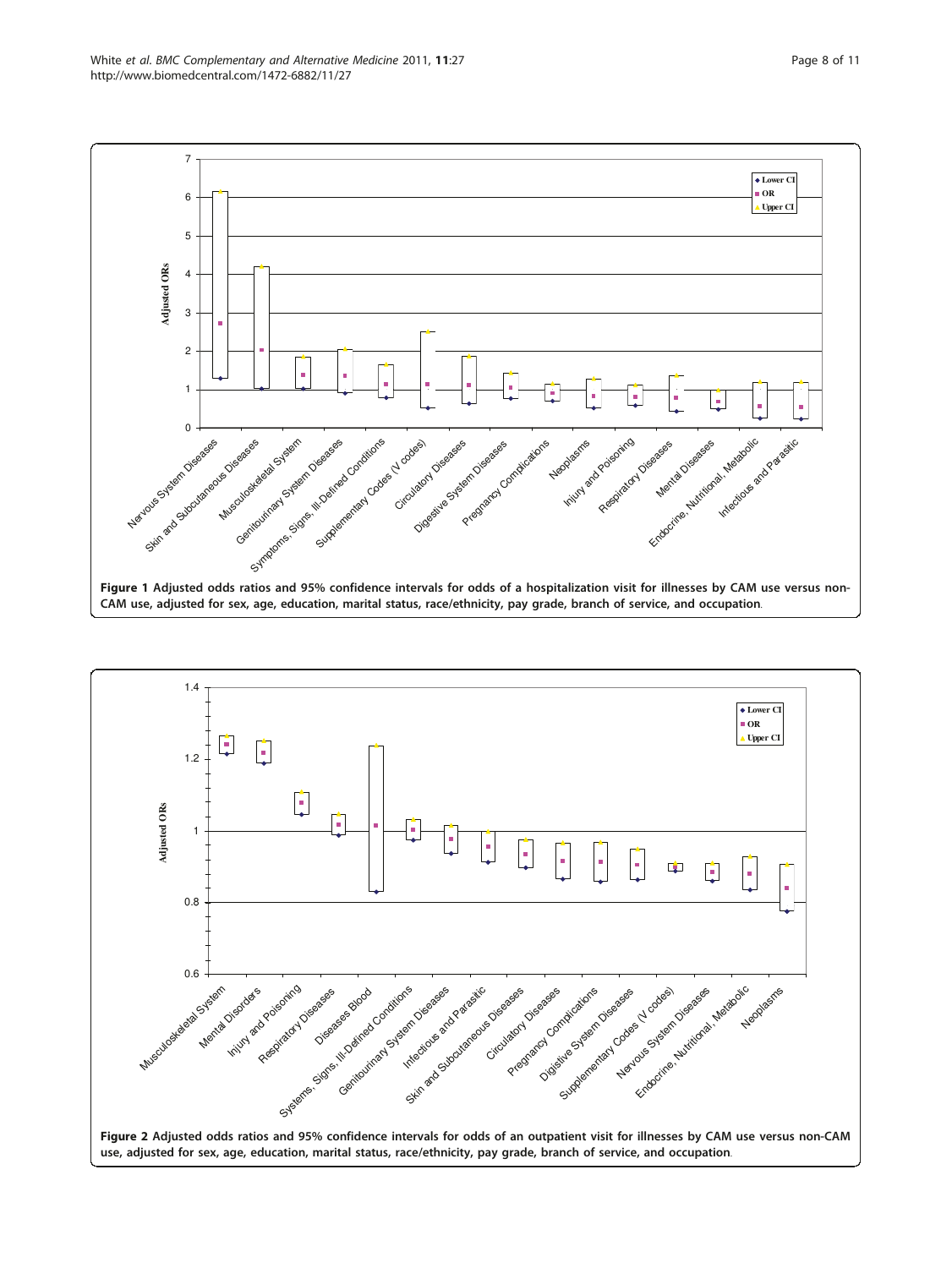<span id="page-8-0"></span>CAM users for all groups except those born before 1960. As a group, these individuals appear less healthy or may perceive themselves as less healthy than their non-CAM counterparts. More importantly, CAM users appear to have greater health care requirements and tend to use both conventional and unconventional health care services. These findings are consistent with a number of other studies that have noted that CAM users tend to have more comorbid, non-life-threatening health problems than nonusers [[10](#page-9-0),[11,13,14](#page-9-0)].

Previous studies have characterized typical CAM users as female, middle aged and with more education [[10,29](#page-9-0)]. Although not statistically significant, we saw the opposite trend in education and age in our study, with lower levels of education and a younger age group reporting more CAM use. Our findings of higher proportions for problems of the nervous system and sense organs that required a hospitalization among CAM users is also consistent with other studies [\[16,17](#page-9-0)]. However, we were not able to determine if these individuals were using CAM therapies specifically for these problems. For outpatient visits, higher rates for musculoskeletal diseases, mental disorders, and injury and poisonings were seen among CAM users compared with nonusers, and is consistent with findings previously published [\[17](#page-9-0),[30\]](#page-9-0). However, in this study, CAM users were also less likely to been seen for skin and subcutaneous diseases, circulatory diseases, pregnancy complications, digestive system diseases, nervous system diseases, neoplasms, and endocrine, nutritional, and metabolic disorders.

Current research indicates that CAM therapies are primarily being selected by individuals to augment but not replace conventional or mainstream medicine [\[1,31](#page-9-0)]. Studies of CAM use in military populations consistently indicate that approximately 40% report using some form of CAM therapy [\[15](#page-9-0),[32,33\]](#page-9-0). Unfortunately, studies have also shown that only 35% of persons who use CAM therapies share this knowledge with their primary health care provider [[5\]](#page-9-0). This is particularly important for those who take herbal therapies or nutritional supplements because of the potential for adverse drug interactions given the important pharmacological activity of some herbal therapies and nutritional supplements [[34,35](#page-10-0)]. There is well-documented evidence for herbaldrug interactions in the literature, and military health care provider awareness of CAM therapies by patients may help to avoid some potential adverse reactions [[36-39\]](#page-10-0).

This study has limitations that should be considered when interpreting findings. First, health outcomes that occur within a 12- month study period may not represent future health care utilization patterns in this population, given their relatively young age. Because this was an active-duty population, one might expect them to

have a higher level of physical fitness and have lower disease burdens than non-active-duty personnel. In addition, we did not perform a comprehensive assessment of all CAM therapies and did not capture information on the frequency or total dose of CAM therapies. Lastly, we could not assess the health care utilization patterns among Reserve or National Guard personnel since they are only eligible for DoD health care when they are on active status.

Despite these limitations there are a number of strengths with this study. Having relatively complete inpatient and outpatient records provides objective data to assess the health care utilization of our active-duty population. The results of this study were based on a sufficient sample size from one of the largest studies of active-duty personnel, CAM use, and health care utilization. To our knowledge this is the first study looking at a large military cohort in this context. Finally, because military health care is equally accessible to all activeduty service members, all study subjects have equal access to health care during the observation period, minimizing any bias associated with differential access to health care resources.

## Conclusions

Our findings provide evidence that CAM users are requiring more physician-based medical services than users of conventional care. CAM patients report a higher number of health conditions and symptoms than nonusers and have slightly lower Mental and Physical Component scores than non-CAM users. Whether CAM use represents the inability of current conventional medical practice to meet the health care needs of these individuals is not fully understood. Additional studies that include the circumstances and rationale that underlie the reasons these patients embrace CAM therapies may help to enhance conventional medical approaches.

## Additional material

[Additional file 1: A](http://www.biomedcentral.com/content/supplementary/1472-6882-11-27-S1.DOC)ppendix. List of self-reported health conditions and symptoms assessed on the Millennium Cohort questionnaire

#### List of Abbreviations

BMI: Body mass index; CAM: Complementary and Alternative Medicine; CI: Confidence Interval; DoD: Department of Defense; ICD-9-CM: International Classification of Diseases, 9th Revision, Clinical Modification; OR: Odds Ratio; SIDR: Standard Inpatient Data Record; SF-36V: Medical Outcomes Study Short Form 36-Item Health Survey for Veterans.

#### Acknowledgements

We thank Scott L. Seggerman from the Management Information Division, Defense Manpower Data Center, Seaside, CA. Additionally, we thank Melissa Bagnell, MPH; Gina Creaven, MBA; James Davies; Lacy Farnell; Nisara Granado, MPH, PhD; Gia Gumbs, MPH; Lesley Henry; Jamie Horton; Amanda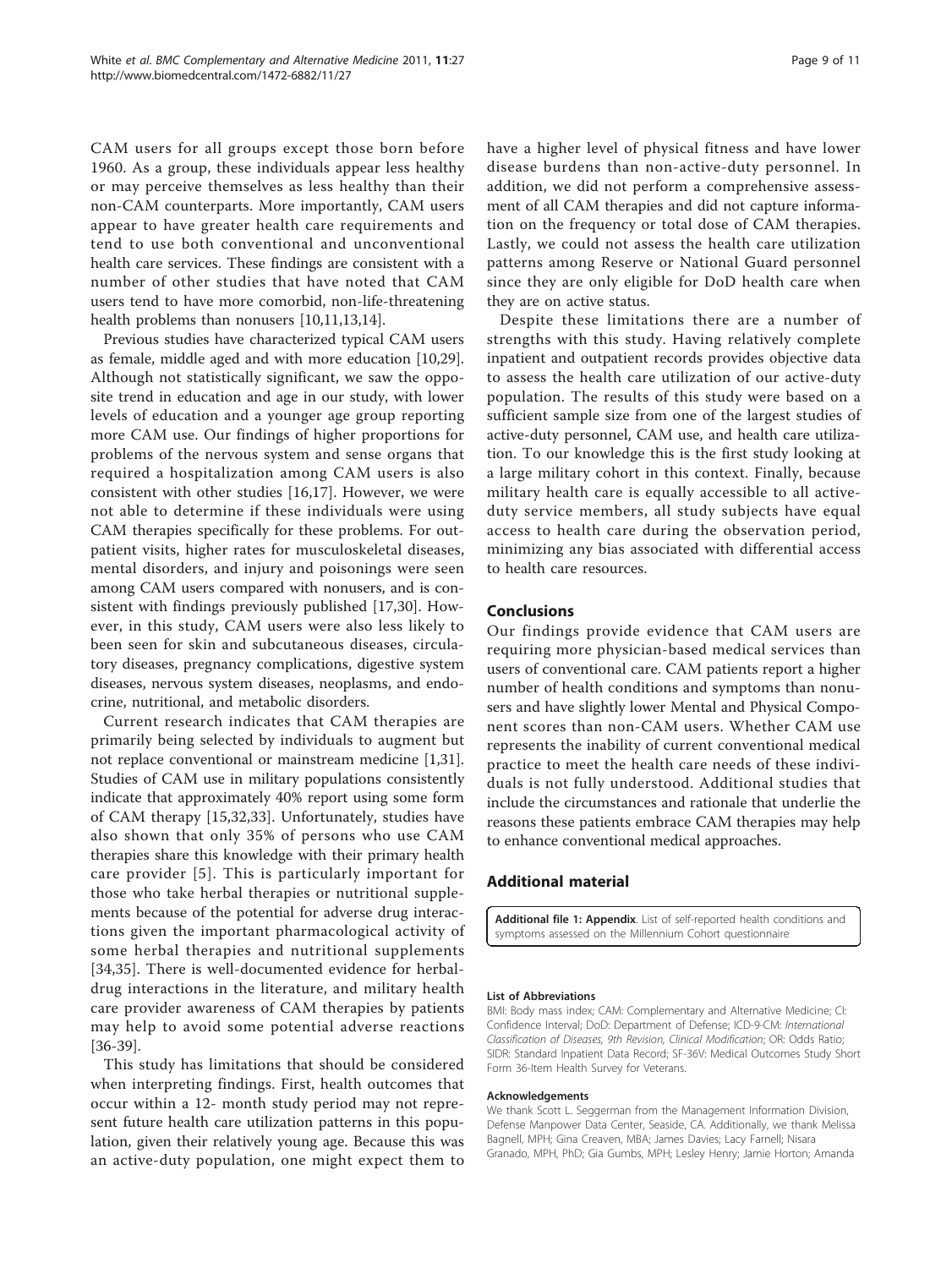<span id="page-9-0"></span>Pietrucha, MPH; Teresa Powell, MPH; Cynthia LeardMann, MPH; Travis Leleu; Jamie McGrew; Amber Seelig, MPH; Katherine Snell; Steven Speigle; Kari Welch, MA; James Whitmer; and Charlene Wong, MPH, from the Department of Deployment Health Research, Naval Health Research Center, San Diego, CA; and Michelle Stoia, also from the Naval Health Research Center. We appreciate the support of the Henry M. Jackson Foundation for the Advancement of Military Medicine, Rockville, MD. We also thank the professionals from the US Army Medical Research and Materiel Command, especially those from the Military Operational Medicine Research Program, Fort Detrick, MD.

The views expressed in this article are those of the authors and do not reflect the official policy or position of the Department of the Navy, Department of the Army, Department of the Air Force, Department of Defense, or the US Government. The Department of Veterans Affairs supported Dr. Boyko's involvement in this research. This research has been conducted in compliance with all applicable federal regulations governing the protection of human subjects in research (protocol NHRC.2000.0007).

#### Author details

<sup>1</sup>Department of Defense Center for Deployment Health Research at the Naval Health Research Center, San Diego, CA, USA. <sup>2</sup>Analytic Services, Inc.<br>(ANSER), Arlington, VA, USA. <sup>3</sup>Seattle Epidemiologic Research and Information Center, Veterans Affairs Puget Sound Health Care System, Seattle, WA, USA.

#### Authors' contributions

All authors contributed to study concept and design. MW conducted the literature review, performed the analyses and prepared major portions of the draft manuscript, and edited the final version of the manuscript. IJ, BS and TS were instrumental in obtaining the data and helping with the analysis and providing critical review of the manuscript, in addition IJ wrote and provided the SAS code for doing some of the analysis. GG, EH, TW drafted sections of the manuscript and contributed to the interpretation of the results and provided critical review of the final manuscript. All authors interpreted the data, revised the article critically for important intellectual content and approved the final version.

#### Competing interests

The authors declare that they have no competing interests.

Received: 2 December 2010 Accepted: 11 April 2011 Published: 11 April 2011

#### References

- 1. Eisenberg DM, Kessler RC, Foster C, Norlock FE, Calkins DR, Delbanco TL: [Unconventional medicine in the United States. Prevalence, costs, and](http://www.ncbi.nlm.nih.gov/pubmed/8418405?dopt=Abstract) [patterns of use.](http://www.ncbi.nlm.nih.gov/pubmed/8418405?dopt=Abstract) N Engl J Med 1993, 328(4):246-252.
- 2. Barnes PM, Bloom B, Nahin RL: [Complementary and alternative medicine](http://www.ncbi.nlm.nih.gov/pubmed/19361005?dopt=Abstract) [use among adults and children: United States, 2007.](http://www.ncbi.nlm.nih.gov/pubmed/19361005?dopt=Abstract) Natl Health Stat Report 2008, , 12: 1-23.
- 3. Thomas KJ, Nicholl JP, Coleman P: [Use and expenditure on](http://www.ncbi.nlm.nih.gov/pubmed/11264963?dopt=Abstract) [complementary medicine in England: a population based survey.](http://www.ncbi.nlm.nih.gov/pubmed/11264963?dopt=Abstract) Complement Ther Med 2001, 9(1):2-11.
- 4. MacLennan AH, Wilson DH, Taylor AW: [Prevalence and cost of alternative](http://www.ncbi.nlm.nih.gov/pubmed/8596318?dopt=Abstract) [medicine in Australia.](http://www.ncbi.nlm.nih.gov/pubmed/8596318?dopt=Abstract) Lancet 1996, 347(9001):569-573.
- 5. Eisenberg DM, Davis RB, Ettner SL, Appel S, Wilkey S, Van Rompay M, Kessler RC: [Trends in alternative medicine use in the United States, 1990-](http://www.ncbi.nlm.nih.gov/pubmed/9820257?dopt=Abstract) [1997: results of a follow-up national survey.](http://www.ncbi.nlm.nih.gov/pubmed/9820257?dopt=Abstract) JAMA 1998, 280(18):1569-1575.
- Tindle HA, Davis RB, Phillips RS, Eisenberg DM: [Trends in use of](http://www.ncbi.nlm.nih.gov/pubmed/15712765?dopt=Abstract) [complementary and alternative medicine by US adults: 1997-2002.](http://www.ncbi.nlm.nih.gov/pubmed/15712765?dopt=Abstract) Altern Ther Health Med 2005, 11(1):42-49.
- Kroesen K, Baldwin CM, Brooks AJ, Bell IR: [US military veterans](http://www.ncbi.nlm.nih.gov/pubmed/11818351?dopt=Abstract)' [perceptions of the conventional medical care system and their use of](http://www.ncbi.nlm.nih.gov/pubmed/11818351?dopt=Abstract) [complementary and alternative medicine.](http://www.ncbi.nlm.nih.gov/pubmed/11818351?dopt=Abstract) Fam Pract 2002, 19(1):57-64.
- 8. Li JZ, Quinn JV, McCulloch CE, Jacobs BP, Chan PV: [Patterns of](http://www.ncbi.nlm.nih.gov/pubmed/15138954?dopt=Abstract) [complementary and alternative medicine use in ED patients and its](http://www.ncbi.nlm.nih.gov/pubmed/15138954?dopt=Abstract) [association with health care utilization.](http://www.ncbi.nlm.nih.gov/pubmed/15138954?dopt=Abstract) Am J Emerg Med 2004, 22(3):187-191.
- Gray CM, Tan AW, Pronk NP, O'Connor PJ: [Complementary and alternative](http://www.ncbi.nlm.nih.gov/pubmed/11878283?dopt=Abstract) [medicine use among health plan members. A cross-sectional survey.](http://www.ncbi.nlm.nih.gov/pubmed/11878283?dopt=Abstract) Eff Clin Pract 2002, 5(1):17-22.
- 10. Astin JA: [Why patients use alternative medicine: results of a national](http://www.ncbi.nlm.nih.gov/pubmed/9605899?dopt=Abstract) [study.](http://www.ncbi.nlm.nih.gov/pubmed/9605899?dopt=Abstract) JAMA 1998, 279(19):1548-1553.
- 11. Bausell RB, Lee WL, Berman BM: [Demographic and health-related](http://www.ncbi.nlm.nih.gov/pubmed/11176556?dopt=Abstract) [correlates to visits to complementary and alternative medical providers.](http://www.ncbi.nlm.nih.gov/pubmed/11176556?dopt=Abstract) Med Care 2001, 39(2):190-196.
- 12. Shmueli A, Shuval J: [Are users of complementary and alternative](http://www.ncbi.nlm.nih.gov/pubmed/17549244?dopt=Abstract) [medicine sicker than non-users?](http://www.ncbi.nlm.nih.gov/pubmed/17549244?dopt=Abstract) Evid Based Complement Alternat Med 2007, 4(2):251-255.
- 13. Ong CK, Petersen S, Bodeker GC, Stewart-Brown S: [Health status of people](http://www.ncbi.nlm.nih.gov/pubmed/12356616?dopt=Abstract) [using complementary and alternative medical practitioner services in 4](http://www.ncbi.nlm.nih.gov/pubmed/12356616?dopt=Abstract) [English counties.](http://www.ncbi.nlm.nih.gov/pubmed/12356616?dopt=Abstract) Am J Public Health 2002, 92(10):1653-1656.
- 14. Palinkas LA, Kabongo ML: [The use of complementary and alternative](http://www.ncbi.nlm.nih.gov/pubmed/11132062?dopt=Abstract) [medicine by primary care patients. A SURF\\*NET study.](http://www.ncbi.nlm.nih.gov/pubmed/11132062?dopt=Abstract) J Fam Pract 2000, 49(12):1121-1130.
- 15. Jacobson IG, White MR, Smith TC, Smith B, Wells TS, Gackstetter GD, Boyko EJ: [Self-reported health symptoms and conditions among](http://www.ncbi.nlm.nih.gov/pubmed/19596206?dopt=Abstract) [complementary and alternative medicine users in a large military](http://www.ncbi.nlm.nih.gov/pubmed/19596206?dopt=Abstract) [cohort.](http://www.ncbi.nlm.nih.gov/pubmed/19596206?dopt=Abstract) Ann Epidemiol 2009, 19(9):613-622.
- 16. Al-Windi A, Dag E, Kurt S: [The influence of perceived well-being and](http://www.ncbi.nlm.nih.gov/pubmed/11781123?dopt=Abstract) [reported symptoms on health care utilization: a population-based study.](http://www.ncbi.nlm.nih.gov/pubmed/11781123?dopt=Abstract) J Clin Epidemiol 2002, 55(1):60-66.
- 17. Busato A, Donges A, Herren S, Widmer M, Marian F: [Health status and](http://www.ncbi.nlm.nih.gov/pubmed/16115833?dopt=Abstract) [health care utilisation of patients in complementary and conventional](http://www.ncbi.nlm.nih.gov/pubmed/16115833?dopt=Abstract) [primary care in Switzerland](http://www.ncbi.nlm.nih.gov/pubmed/16115833?dopt=Abstract)–an observational study. Fam Pract 2006, 23(1):116-124.
- 18. Gray GC, Chesbrough KB, Ryan MA, Amoroso P, Boyko EJ, Gackstetter GD, Hooper TI, Riddle JR: [The millennium Cohort Study: a 21-year](http://www.ncbi.nlm.nih.gov/pubmed/12099084?dopt=Abstract) [prospective cohort study of 140,000 military personnel.](http://www.ncbi.nlm.nih.gov/pubmed/12099084?dopt=Abstract) Mil Med 2002, 167(6):483-488.
- 19. Ryan MA, Smith TC, Smith B, Amoroso P, Boyko EJ, Gray GC, Gackstetter GD, Riddle JR, Wells TS, Gumbs G, et al: [Millennium Cohort: enrollment begins](http://www.ncbi.nlm.nih.gov/pubmed/17208125?dopt=Abstract) [a 21-year contribution to understanding the impact of military service.](http://www.ncbi.nlm.nih.gov/pubmed/17208125?dopt=Abstract) J Clin Epidemiol 2007, 60(2):181-191.
- 20. Kazis LE, Miller DR, Skinner KM, Lee A, Ren XS, Clark JA, Rogers WH, Spiro A, Selim A, Linzer M, et al: [Patient-reported measures of health: The](http://www.ncbi.nlm.nih.gov/pubmed/14717468?dopt=Abstract) [Veterans Health Study.](http://www.ncbi.nlm.nih.gov/pubmed/14717468?dopt=Abstract) J Ambul Care Manage 2004, 27(1):70-83.
- 21. Ware JE Jr, Sherbourne CD: [The MOS 36-item short-form health survey](http://www.ncbi.nlm.nih.gov/pubmed/1593914?dopt=Abstract) [\(SF-36\). I. Conceptual framework and item selection.](http://www.ncbi.nlm.nih.gov/pubmed/1593914?dopt=Abstract) Med Care 1992, 30(6):473-483.
- 22. International Classification of Diseases, 9th Revision, Clinical Modification. Chicago, IL: American Medical Association; 20051.
- 23. Kazis LE, Ren XS, Lee A, Skinner K, Rogers W, Clark J, Miller DR: [Health](http://www.ncbi.nlm.nih.gov/pubmed/10446661?dopt=Abstract) [status in VA patients: results from the Veterans Health Study.](http://www.ncbi.nlm.nih.gov/pubmed/10446661?dopt=Abstract) Am J Med Qual 1999, 14(1):28-38.
- 24. Ni H, Simile C, Hardy AM: [Utilization of complementary and alternative](http://www.ncbi.nlm.nih.gov/pubmed/12021691?dopt=Abstract) [medicine by United States adults: results from the 1999 national health](http://www.ncbi.nlm.nih.gov/pubmed/12021691?dopt=Abstract) [interview survey.](http://www.ncbi.nlm.nih.gov/pubmed/12021691?dopt=Abstract) Med Care 2002, 40(4):353-358.
- 25. Maldonado G, Greenland S: [Simulation study of confounder-selection](http://www.ncbi.nlm.nih.gov/pubmed/8256780?dopt=Abstract) [strategies.](http://www.ncbi.nlm.nih.gov/pubmed/8256780?dopt=Abstract) Am J Epidemiol 1993, 138(11):923-936.
- 26. Rubin DB: [Estimating causal effects from large data sets using propensity](http://www.ncbi.nlm.nih.gov/pubmed/9382394?dopt=Abstract) [scores.](http://www.ncbi.nlm.nih.gov/pubmed/9382394?dopt=Abstract) Ann Intern Med 1997, 127(8 Pt 2):757-763.
- 27. Seeger JD, Kurth T, Walker AM: [Use of propensity score technique to](http://www.ncbi.nlm.nih.gov/pubmed/17909373?dopt=Abstract) [account for exposure-related covariates: an example and lesson.](http://www.ncbi.nlm.nih.gov/pubmed/17909373?dopt=Abstract) Med Care 2007, 45(10 Supl 2):S143-148.
- 28. Schmitz N, Kruse J: [The SF-36 summary scores and their relation to](http://www.ncbi.nlm.nih.gov/pubmed/17208122?dopt=Abstract) mental [disorders: physical functioning may affect performance of the](http://www.ncbi.nlm.nih.gov/pubmed/17208122?dopt=Abstract) [summary scores.](http://www.ncbi.nlm.nih.gov/pubmed/17208122?dopt=Abstract) J Clin Epidemiol 2007, 60(2):163-170.
- 29. Bishop FL, Lewith GT: [Who Uses CAM? A Narrative Review of](http://www.ncbi.nlm.nih.gov/pubmed/18955327?dopt=Abstract) [Demographic Characteristics and Health Factors Associated with CAM](http://www.ncbi.nlm.nih.gov/pubmed/18955327?dopt=Abstract) [Use.](http://www.ncbi.nlm.nih.gov/pubmed/18955327?dopt=Abstract) Evid Based Complement Alternat Med 2008.
- 30. Shmueli A, Shuval J: [Use of complementary and alternative medicine in](http://www.ncbi.nlm.nih.gov/pubmed/14740500?dopt=Abstract) [Israel: 2000 vs. 1993.](http://www.ncbi.nlm.nih.gov/pubmed/14740500?dopt=Abstract) Isr Med Assoc J 2004, 6(1):3-8.
- 31. Artus M, Croft P, Lewis M: [The use of CAM and conventional treatments](http://www.ncbi.nlm.nih.gov/pubmed/17480212?dopt=Abstract) [among primary care consulters with chronic musculoskeletal pain.](http://www.ncbi.nlm.nih.gov/pubmed/17480212?dopt=Abstract) BMC Fam Pract 2007, 8:26.
- 32. McPherson F, Schwenka MA: [Use of complementary and alternative](http://www.ncbi.nlm.nih.gov/pubmed/15185998?dopt=Abstract) [therapies among active duty soldiers, military retirees, and family](http://www.ncbi.nlm.nih.gov/pubmed/15185998?dopt=Abstract) [members at a military hospital.](http://www.ncbi.nlm.nih.gov/pubmed/15185998?dopt=Abstract) Mil Med 2004, 169(5):354-357.
- 33. Smith TC, Ryan MA, Smith B, Reed RJ, Riddle JR, Gumbs GR, Gray GC: [Complementary and alternative medicine use among US Navy and](http://www.ncbi.nlm.nih.gov/pubmed/17506899?dopt=Abstract) [Marine Corps personnel.](http://www.ncbi.nlm.nih.gov/pubmed/17506899?dopt=Abstract) BMC Complement Altern Med 2007, 7:16.